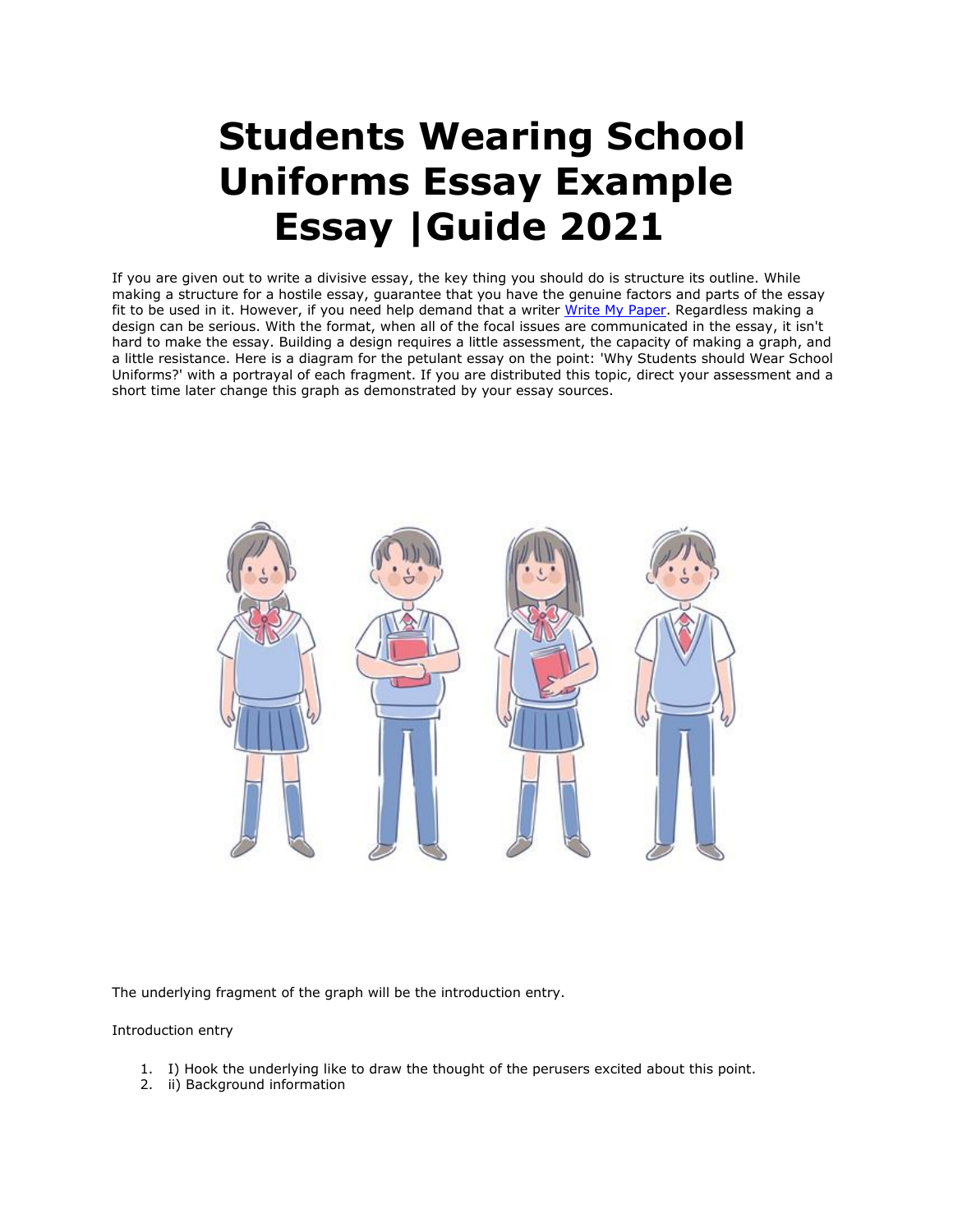Here, add the spotlights on how should introduce your subject and add some establishment information. For instance:

The reason for this thought portrayed compactly.

When wearing a uniform was made compulsory?

iii)thesis declaration

It is basic to join a recommendation enunciation. Thi clarification will tell the perusers the essential inspiration driving the essay. Structure it warily before starting the essay.

Capable writers follow these way to write an ideal talk. Thusly, at whatever point you fall into inconvenience take help from a specialist writing service demand that they [Write my essay.](https://www.myperfectpaper.net/)

#### **Essay Body**

By and by you will acquaint your supporting disputes with safeguard your rule recommendation. Consider them as the reasons why the peruser should agree with you. The going with hostile essay graph is with three body segments:

1. I) Body entry  $# 01$ 

Point sentence

portrayal

Verification, real factors, estimations, brief records, references

1. ii) Body segment # 02

Topic sentence

portrayal

Confirmation, real factors, estimations, brief records, references

iii) Body section # 03

Topic sentence

portrayal

Confirmation, real factors, estimations, brief records, references

After you have coordinated the investigation, you need to replace these with the information that you will use in your essay. In the event that the subject decision association makes you feel overwhelming, take help from an **Essay Writing Service**.

# **Counter-Argument**

Cause you to do consolidate one of the counter-conflicts from someone who has confining viewpoints regarding the matter. By then structure a design like one down under: